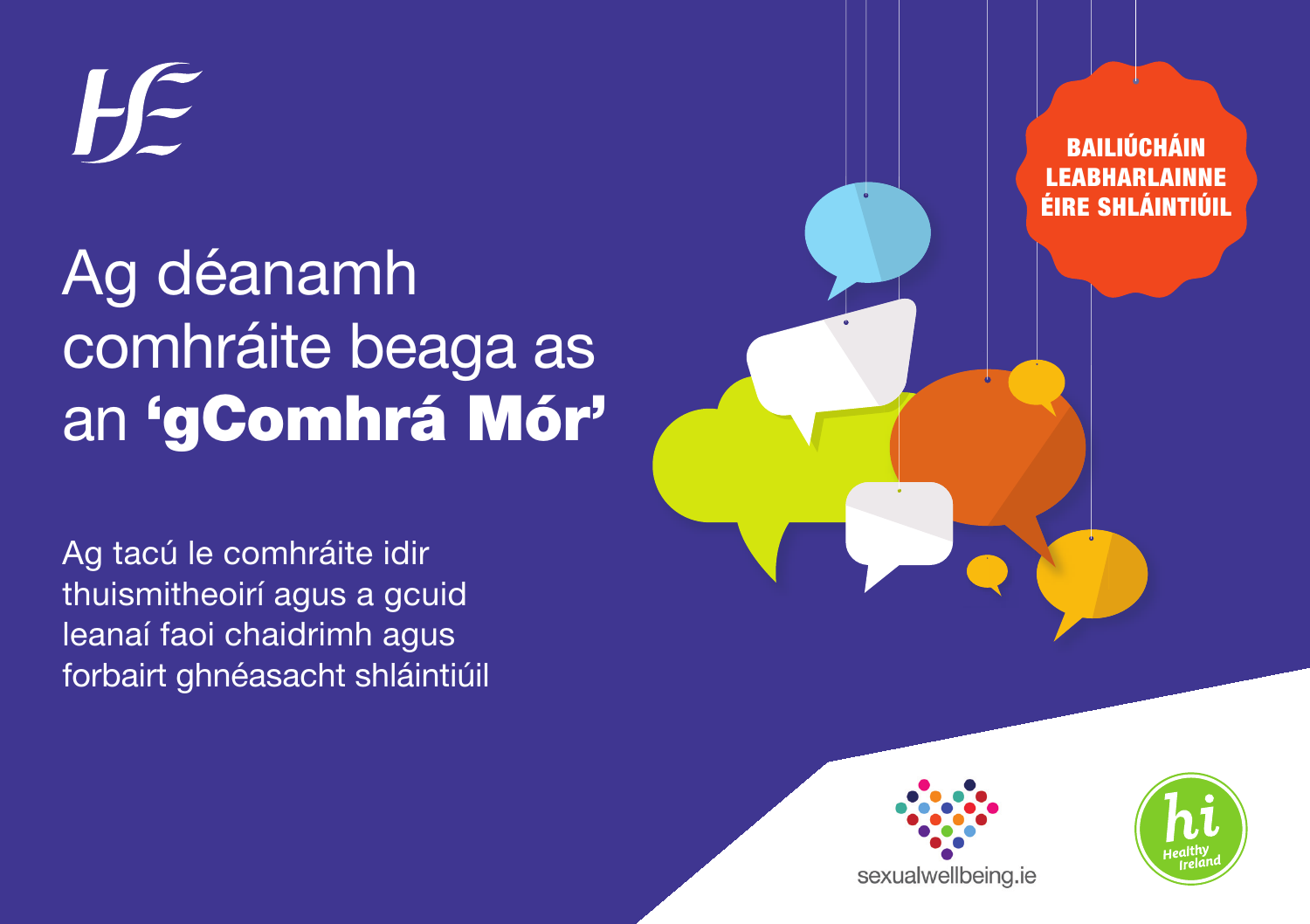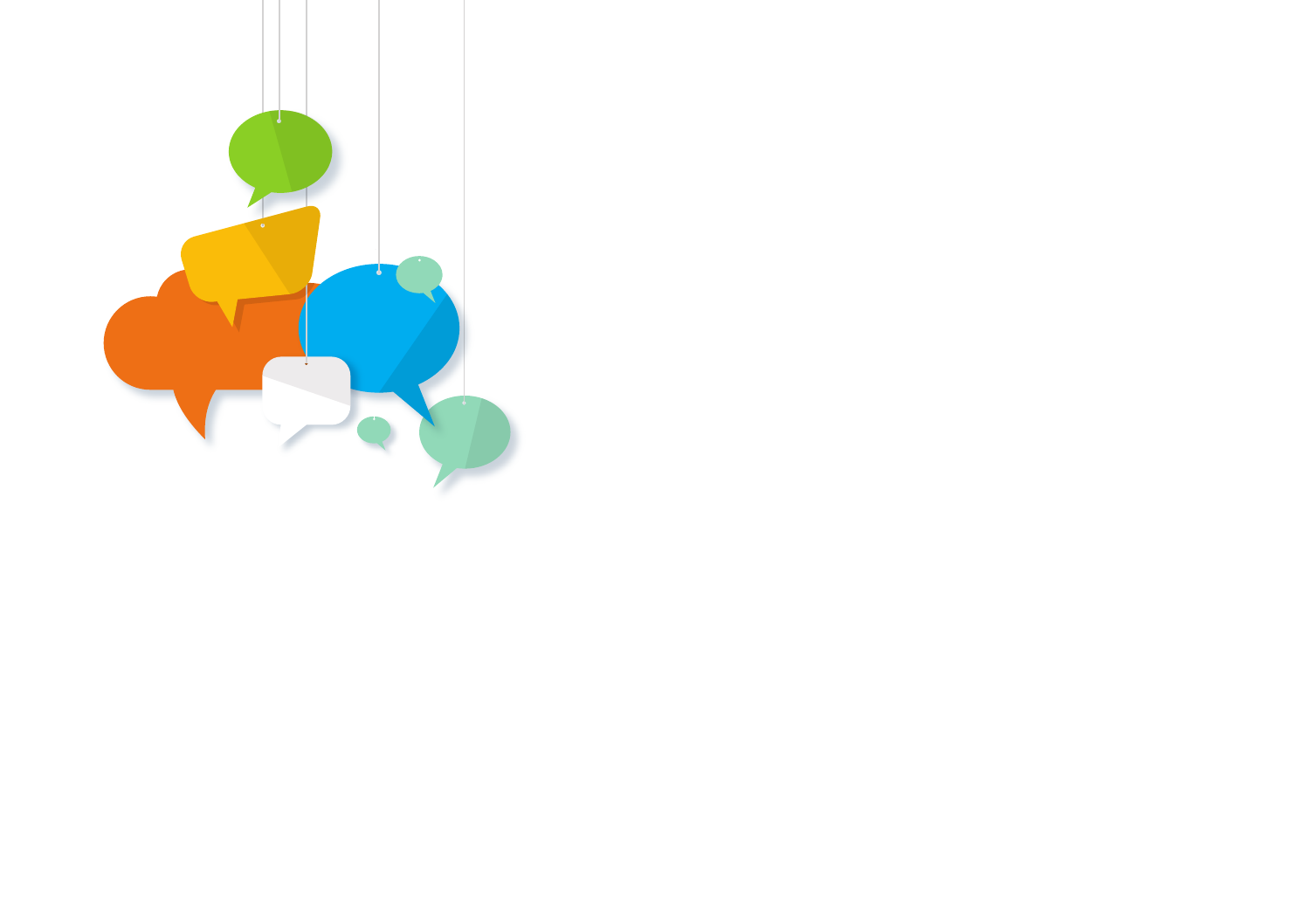### **Cad é an leabhrán seo agus cén tábhacht a bhaineann leis?**

**Do roinnt tuismitheoirí agus cúramóirí,** bíonn sé deacair na focail cuí a aimsiú chun labhairt le leanaí faoi chaidreamh, gnéasacht agus fás aníos. Chun cabhrú leat an comhrá seo a bheith agat le do leanaí sna luathbhlianta agus de réir mar a fhásann siad, tá leabhair ar an liosta sa leabhran seo ó 'Healthy Ireland' (HI) atá ar fáil ó do leabharlann chomh maith le roinnt tacaíochtaí eile.

Nuair a ghlacann tú an deis chun comhrá a bheith agat le do pháiste de réir mar a fhásann sé/sí, laghdaítear an deacracht a bhíonn ag baint leis an 'gcomhrá mór' amháin agus cothaítear cur chuige teaghlaigh nuair a bítear ag caint faoi na hábhair tábhachtacha. Cabhraíonn seo le do pháiste chun dearcadh sláintiúil a fhorbairt maidir leis an gcorp, gnéasacht agus caidrimh agus tuigeann sé/sí gur foinse muiníneach tusa chun eolas agus comhairle a sholáthar faoin saol seo atá lán de theachtaireachtaí chontrártha.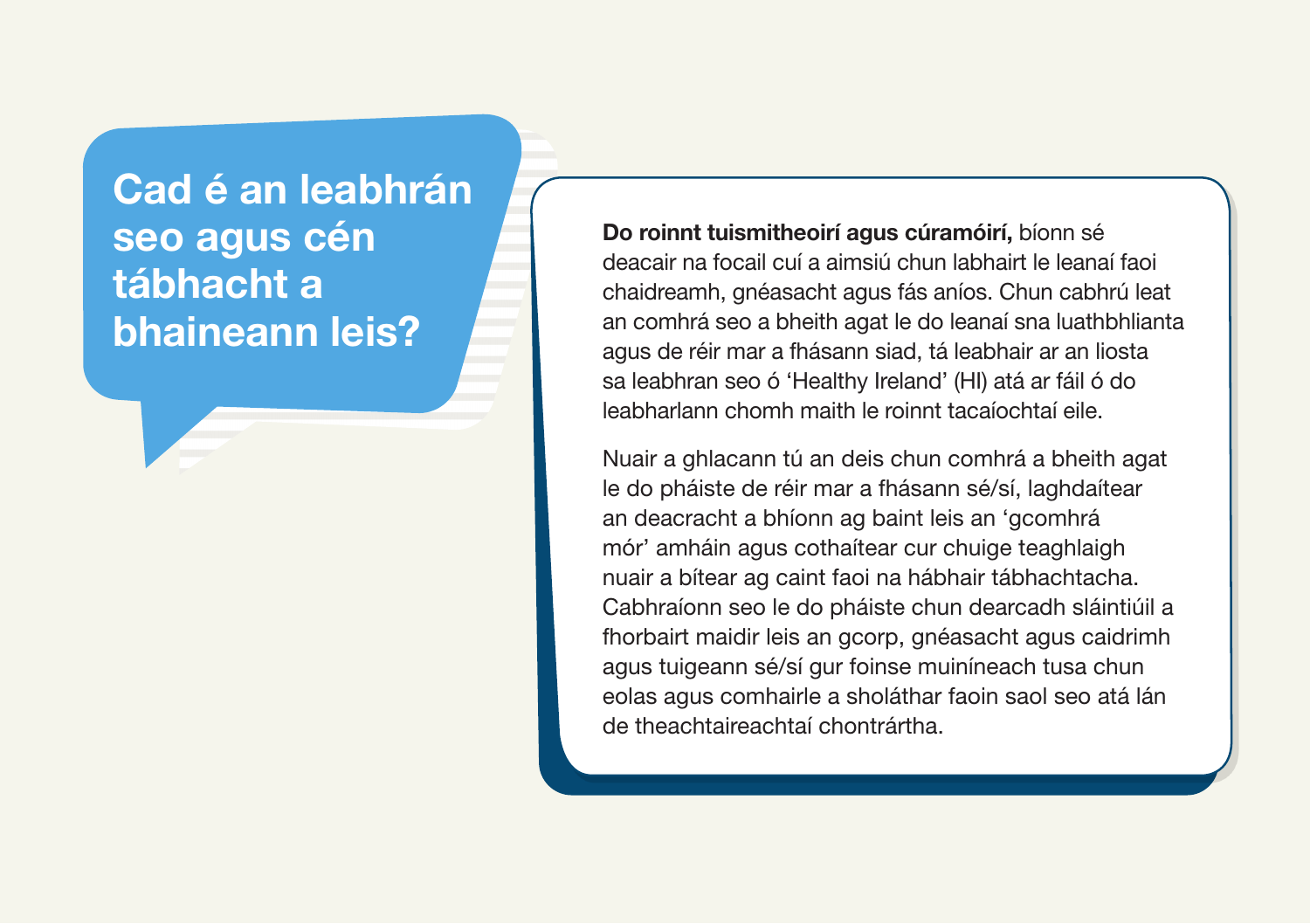## **Cad atá ráite sa taighde...**



- Bíonn tuismitheoirí ag soláthar eolas, meoin agus luachanna dá bpáistí faoin gcorp, a gcaidrimh agus gnéasacht ar shlite feasach agus neamhfheasach i ngan fhios dóibh féin.1
- Is mian le formhór na dtuismitheoirí cabhrú lena bpáistí chun meon dearfach agus sláintiúil a fhorbairt i leith an corp, a gcaidrimh agus gnéasacht.<sup>1</sup>
- Bíonn tionchar maith ag oideachas gnéis ar dhaoine óga maidir le h-eolas sláinte ghnéis agus iompar a bhaineann leis. $2,3$

Nuair a bhíonn comhrá soiléir agus tacúil agat le do pháistí, ar chaoi a fheileann don aois atá slánaithe acu, cabhraíonn seo leo roghanna níos fearr a dhéanamh agus agus iompar sláintiúil i leith gnéas a bheith acu. Ag smaoiniú ar seo, tá na háiseanna agus ábhair atá liostáilte sa leabhrán seo curtha in oiliúint do na staideanna éagsúla i saol do pháiste.

- 1 Conlon, C. (2018) Supporting Parents Communicating with Children Aged 4–9 Years about Relationships, Sexuality and Growing Up.
- 2 UNESCO (2018) International Technical Guidance on Sexuality Education; WHO(2010) Standards for Sexuality Education in Europe.
- 3 ESRI (2020) Talking about Sex and Sexual Behaviour of Young People in Ireland.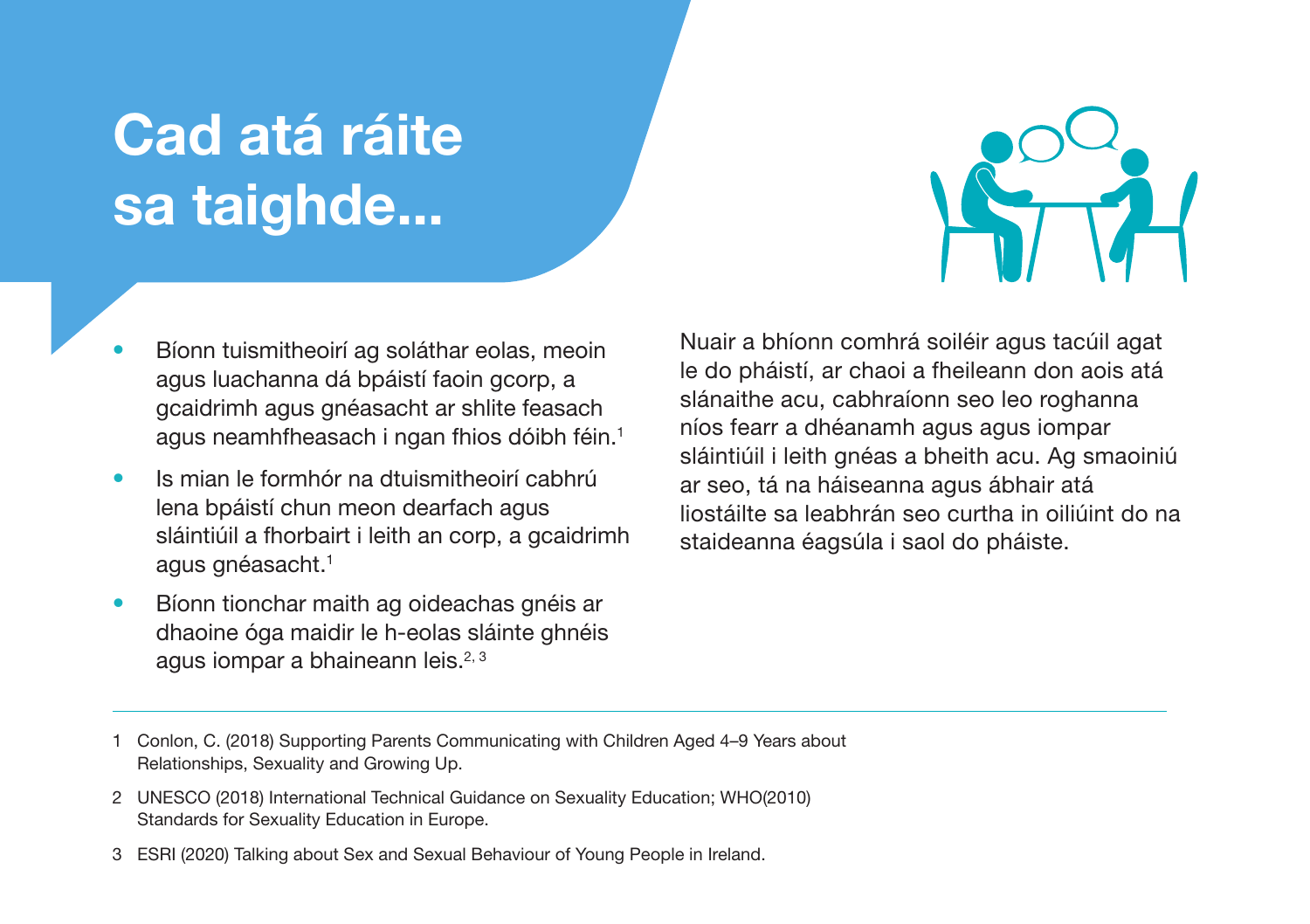Tá roinnt topaicí liostáilte sa leabhrán seo a moltar duit labhairt fúthu ag aoiseanna éagsúla. Tá aithne níos fearr agatsa ar do pháiste agus is tusa is fearr a dhéanfas cinneadh faoin méid a thuigeann do pháiste agus na riachtanais gnéasoideachais atá aige/aici.



#### **Roinnt leabhair a molann Healthy Ireland chun tú a chur chun siúil**



**Ag Déanamh Comhráití Beaga as 'An gComhrá Mór'** - sraith leabhráin do thuismitheoirí leanaí ar aoiseanna éagsúla Feidhmeannacht na Seirbhíse Sláinte (FSS)

**Conversations that matter: talking to children and teenagers in ways that help**

Margot Sunderland



**Help your kids with growing up** Robert Winston

#### **Nóta**

Úsáidtear an focal 'gnéasacht' sa leabhrán seo chun cur síos ar gach gné d'fhorbairt ghnéis an duine. Níl sé teoranta do ghnéaschlaonadh agus gníomhaíocht ghnéasach.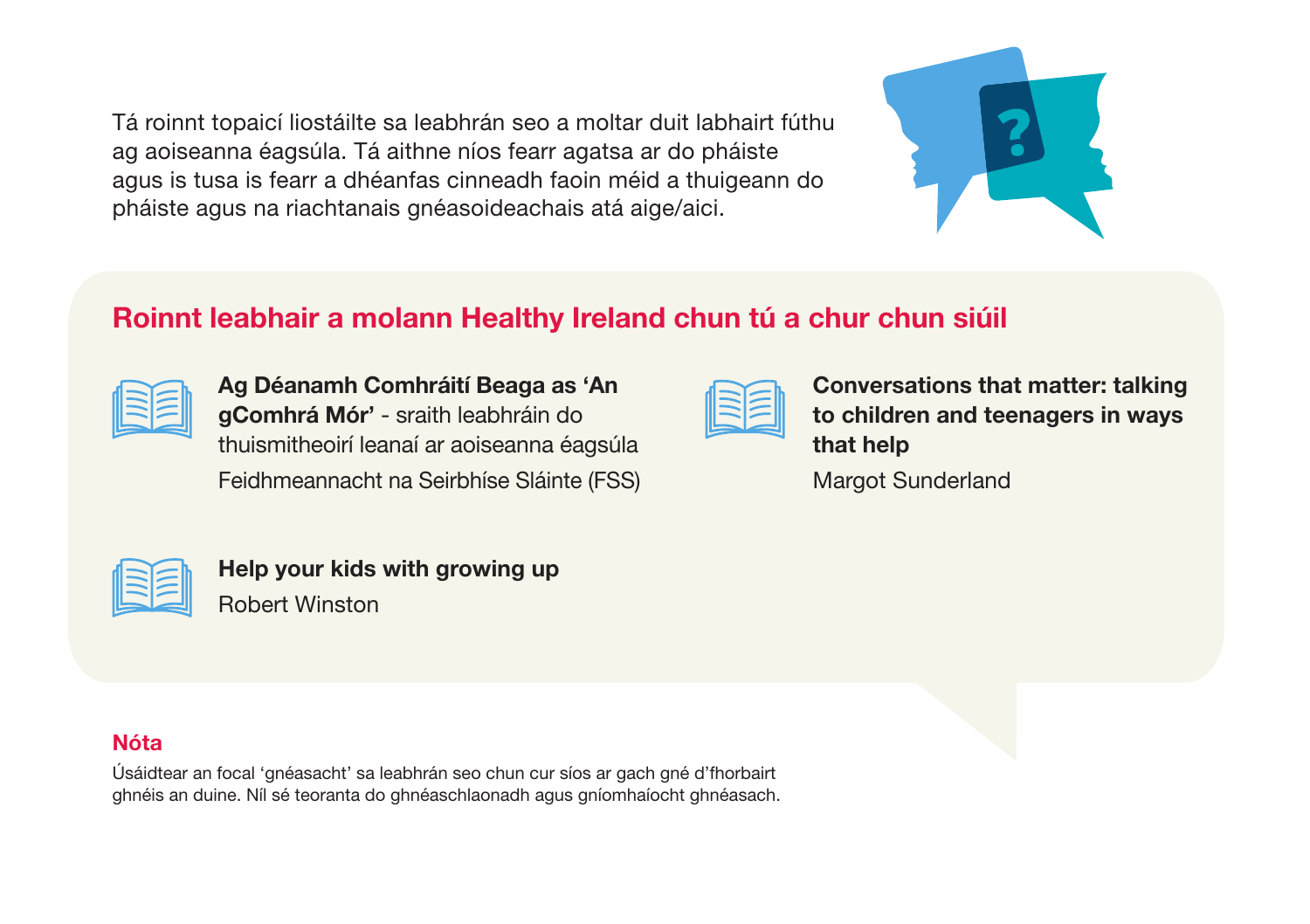

#### **Labhraimís faoi...**

- Go bhfuil sé ceart go leor ceisteanna a chur faoi aon ní agus a bheith ag súil le freaga réasúnta
- Ag tuiscint agus ag ainmniú braistintí agus mothúcháin
- Inscne an chaoi a n-airíonn sé/sí mar buachaill, cailín nó eile
- Tadhaill chuí agus míchuí le agus ó dhaoine eile
- Na hainmneacha cuí do bhaill príobháideacha a gcoirp, na ball giniúna san áireamh
- Go bhfuil sé ceart go leor na baill giniúna a thadhaill iad féin ach gan é a dhéanamh go poiblí



#### **Liosta Léitheoireachta Healthy Ireland**

**Ag Déanamh Comhráití Beaga as 'An gComhrá Mór' : 4-7 bliana d'aois** Feidhmeannacht na Seirbhíse Sláinte (FSS)

#### **And Tango Makes Three**

Justin Richardson, Peter Parnell and Henry Cole

### **The Great Big Book of Families**

Mary Hoffman and Ros Asquith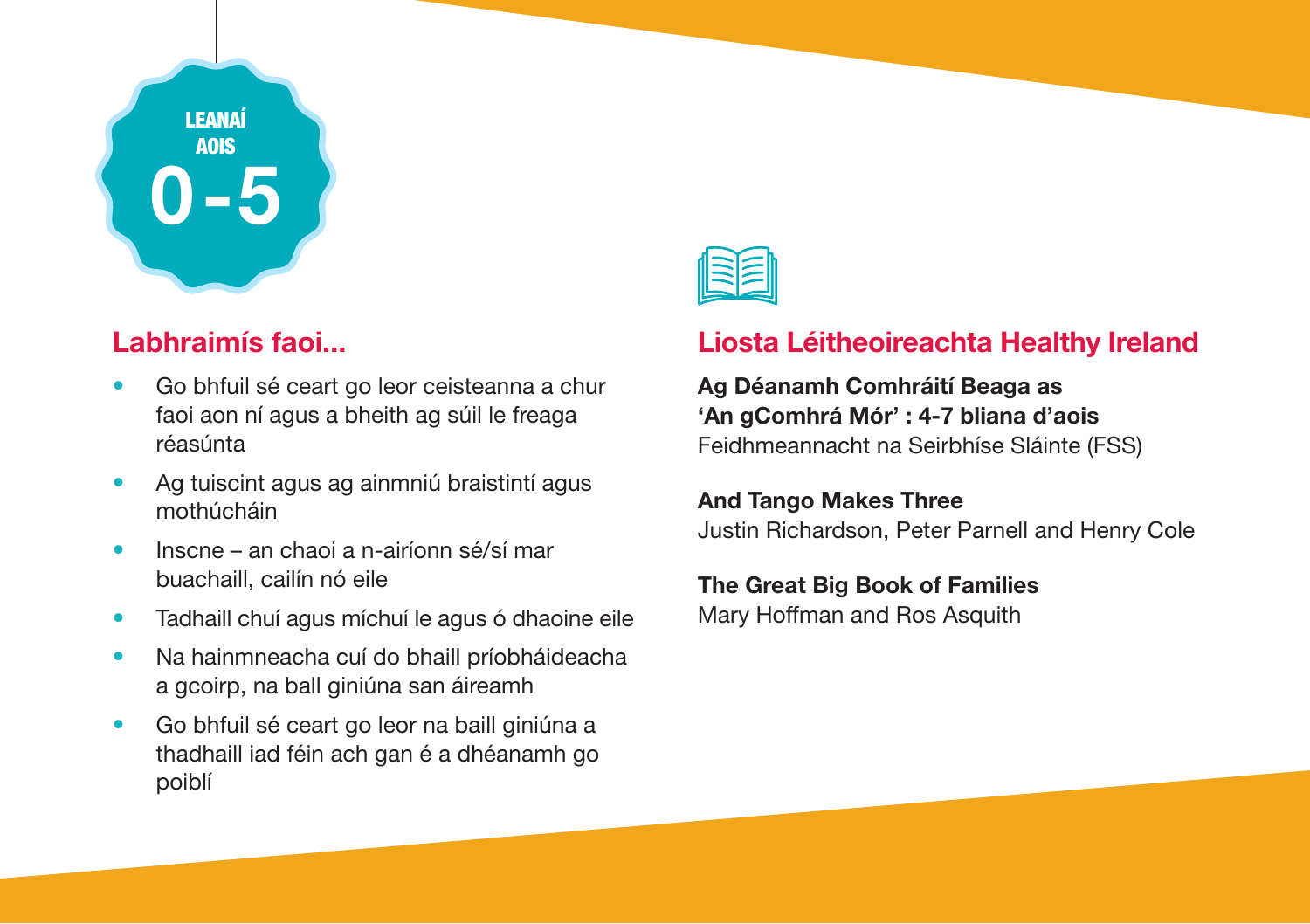



#### **Labhraimís faoi...**

- Coirp agus mothúcháin ar shlí dearfach agus le meas
- Bí treallúsach faoi úinéireacht choirp
- Inscne agus cur chuige sláintiúil
- Cá as a dtagann leanaí
- Struchtúir éagsúla teaghlaigh (m.sh. tuismitheoir singil, beirt-tuismitheoir, Tuismitheoir den inscne céanna)

#### **Liosta Léitheoireachta Healthy Ireland**

**Where Willy Went** Nicholas Allen

**Let's Talk about: Where babies Come From** Robie H Harris and Michael Emberley

**Let's Talk about: The Birds and the Bees** Robie H Harris and Michael Emberley

**Let's Talk about: Girls, Boys, Babies, Bodies, Families and friends**  Robie H Harris and Michael Emberley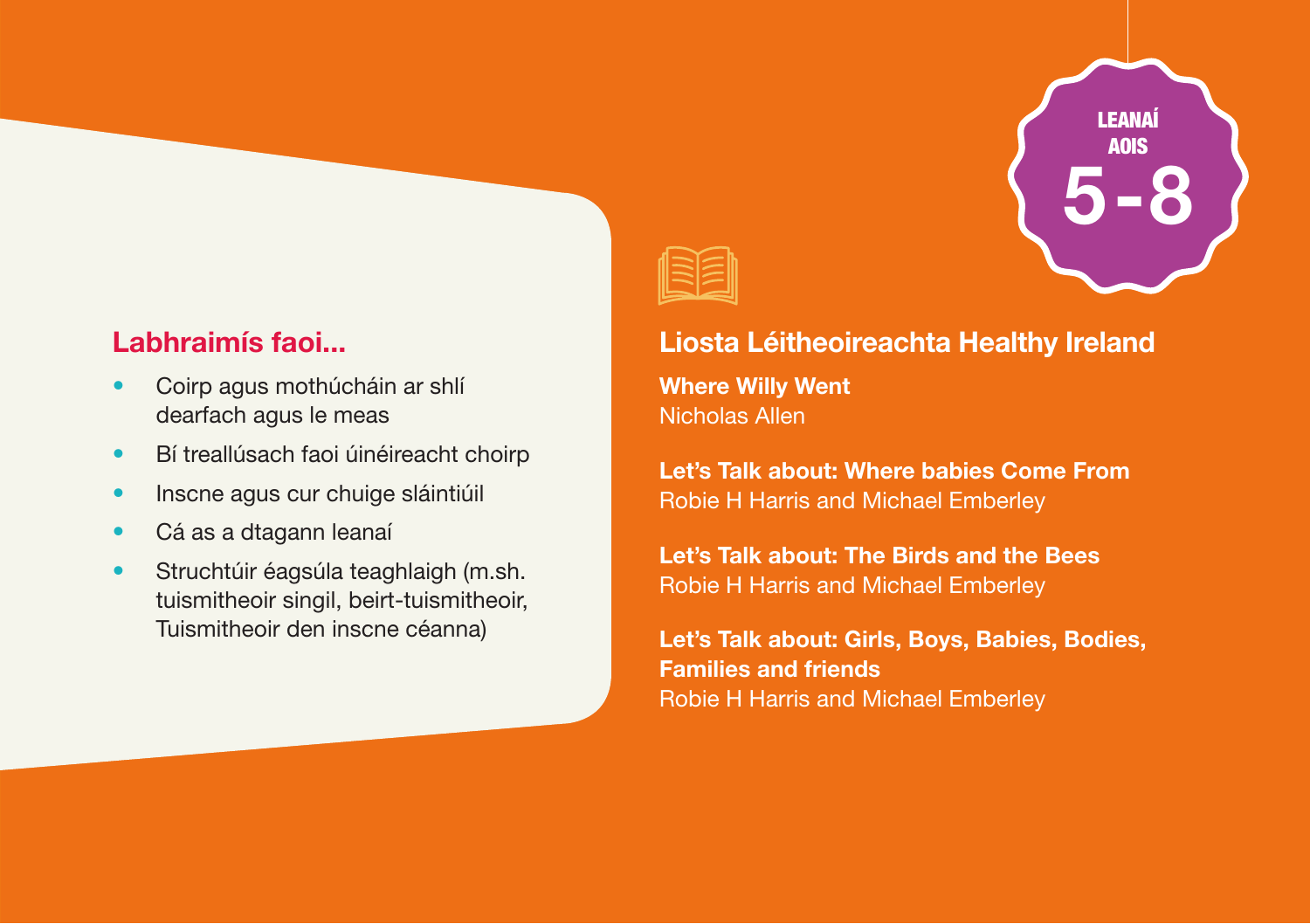

#### **Labhraimís faoi...**

- Athruithe a thagann le caithreachas agus conas réiteach lena n-aghaidh
- Sláinteachais agus conas aire a thabhairt don choirp
- Cairdeas sláintiúil agus mífholláin
- Ag baint úsáide as an idirlíon agus conas fanacht sábháilte ar líne agus as líne
- Inscne agus steiréitíopa inscne sna meáin

#### **Liosta Léitheoireachta Healthy Ireland**

**Ag Déanamh Comhráití Beaga as 'An gComhrá Mór': 8-12 bliain d'aois**  Feidhmeannacht na Seirbhíse Sláinte (FSS)

**Aistear na nÓg** Feidhmeannacht na Seirbhíse Sláinte (FSS)

**You are awesome** Matthew Syed

**What's happening to me? (Boy)** Alex Frith

**What's happening to me? (Girl)** Alex Frith

**The Care and Keeping of You Book 1**  Valerie Lee Schaefer and Cara Natterson

**Dr Christian's guide to growing up**  Christian Jessen

**Dr Christian's guide to dealing with tricky stuff**  Christian Jessen

**The girls guide to growing up great** Sophie Elkan

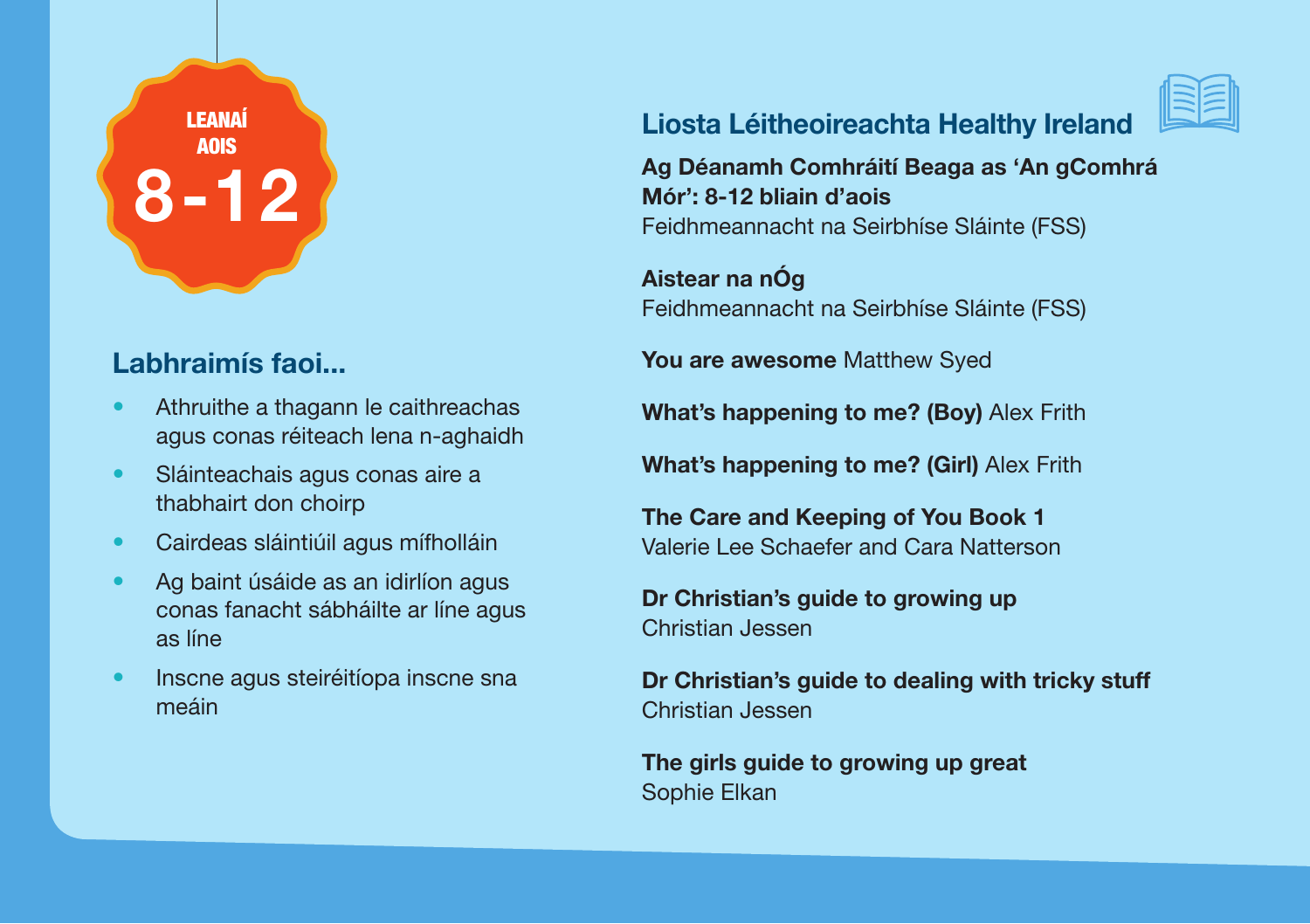- An tionchar atá ag na meáin agus piarghrúpa ar íomha coirp agus gnéasacht
- Céard é caidreamh sláintiúil agus an tábhacht a bhaineann le teorainn
- Gnéaschlaonadh, mealladh gnéasach agus grá
- Ag forbairt luachanna pearsanta faoi ghnéasacht
- An dlí maidir le gníomhaíochtaí ghnéis ar líne agus as líne
- Úsáid chuí an idirlíon agus conas a bheith sábháilte
- Gnéas sábháilte, frithghiniúint, ionfhabhtú gnéastarchurtha agus toiliú gnéasach
- Conas eolas muiníneach a fháil faoi ghnéis, sláinte ghnéis agus seirbhísí a bhaineann leo



#### **13-18 Labhraimís faoi... Liosta Léitheoireachta Healthy Ireland**

**Ag Déanamh Comhráití Beaga as 'An gComhrá Mór': 13-18 bliain d'aois**  Feidhmeannacht na Seirbhíse Sláinte (FSS)

**The Care and Keeping of You Book 2** Cara Natterson

**Growing Up for Boys** Alex Frith and Felicity Brooks

**Consent - The new rules of sex ed** Jennifer Lang

**Let's talk about: changing bodies...** Robie H Harris and Michael Emberley

**Trans Mission** Alex Bertie

**This book is gay** Juno Dawson

**Spare me "The Talk"!** Jo Langford

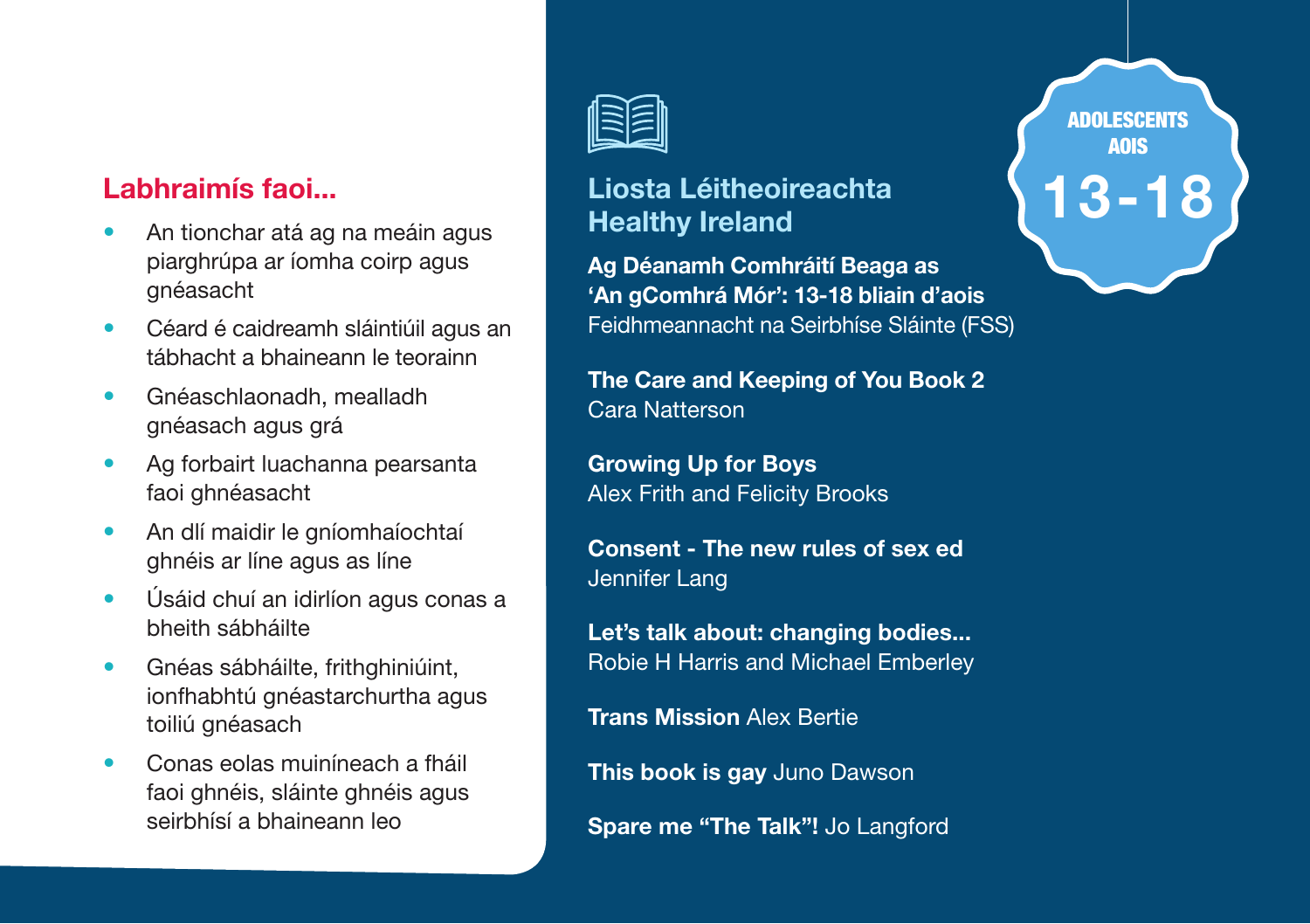**Bí ullamh:** Bain úsáide as leabhair agus físeáin ag gach staid den fhorbairt chun na teachtaireachtaí faoi chaidrimh agus gnéasacht a theastaíonn uait a phlé a shoiléiriú.

**Tosaigh go luath agus coinnigh an t-ábhar simplí:** Labhair le do pháiste faoi chaidrimh. Cabhraíonn seo chun an chomhrá a choinneáil normálta agus chun gnásanna sláintiúla a chothú.

**Bíodh sé ábharthach:** Nuair atá toirchis nó páiste nua sa teaghlach, nó ceist ghnéasach ar an scáileáin nó sna meáin, glac an deis labhairt faoi.

**Déan giota ag an am – ná tabhair an iomarca eolas ag an am:** Ní cur i láthair amháin atá ann, ní bheidh tú in ann labhairt faoi gach ní ag aon am amháin. Is féidir labhairt arís faoi thopaicí de réir mar a fhorbraíonn do pháiste suim agus tuiscint faoin ábhar.

**Múin na fíricí agus ansin lean ar aghaidh:** Labhair le do pháiste faoi do thuairimí agus an méid a chreideann tú faoi gach gné den ghnéasacht, ag cur do thuairim faoi chaidrimh sláintiúla san áireamh.

**Múin úinéireacht choirp:** Tá sé tábhachtach go dtuigeann do pháistí gur leo féin a gcoirp agus nach gá dóibh ligint do dhaoine eile tadhaill a dhéanamh ar shlí neamhshábháilte agus/nó nach maith leo. Seo an tús á chur le múineadh faoi thoiliú. De réir mar a fhásann sé/sí is féidir labhairt faoi toiliú i leith téacs nó íomhá a chur ar líne, agus níos déanaí faoi chaidreamh ghnéis.

**Bí i do thuismitheoir so-iarrtha:** Trí d'fhocail agus cur chuige, cuir fáilte roimh fhiosracht do pháiste. Cuir ceisteanna lách chun an méid atá ar eolas cheana féin a mheas. Mura bhfuil freagra agat ar cheist abair nach bhfuil a fhios agat ach go bhfaighfidh tú amach faoi.

**Nodanna maidir le labhairt faoi chaidrimh, gnéasacht agus fás aníos**

**Bí i do thuismitheoir so-inste:**  Éist go géar leis an méid atá le rá ag do pháiste faoin saol; faoi na nithe a chuireann áthas, buairt nó imní air/uirthi. Déanfaidh siad é seo le focail agus gníomhartha.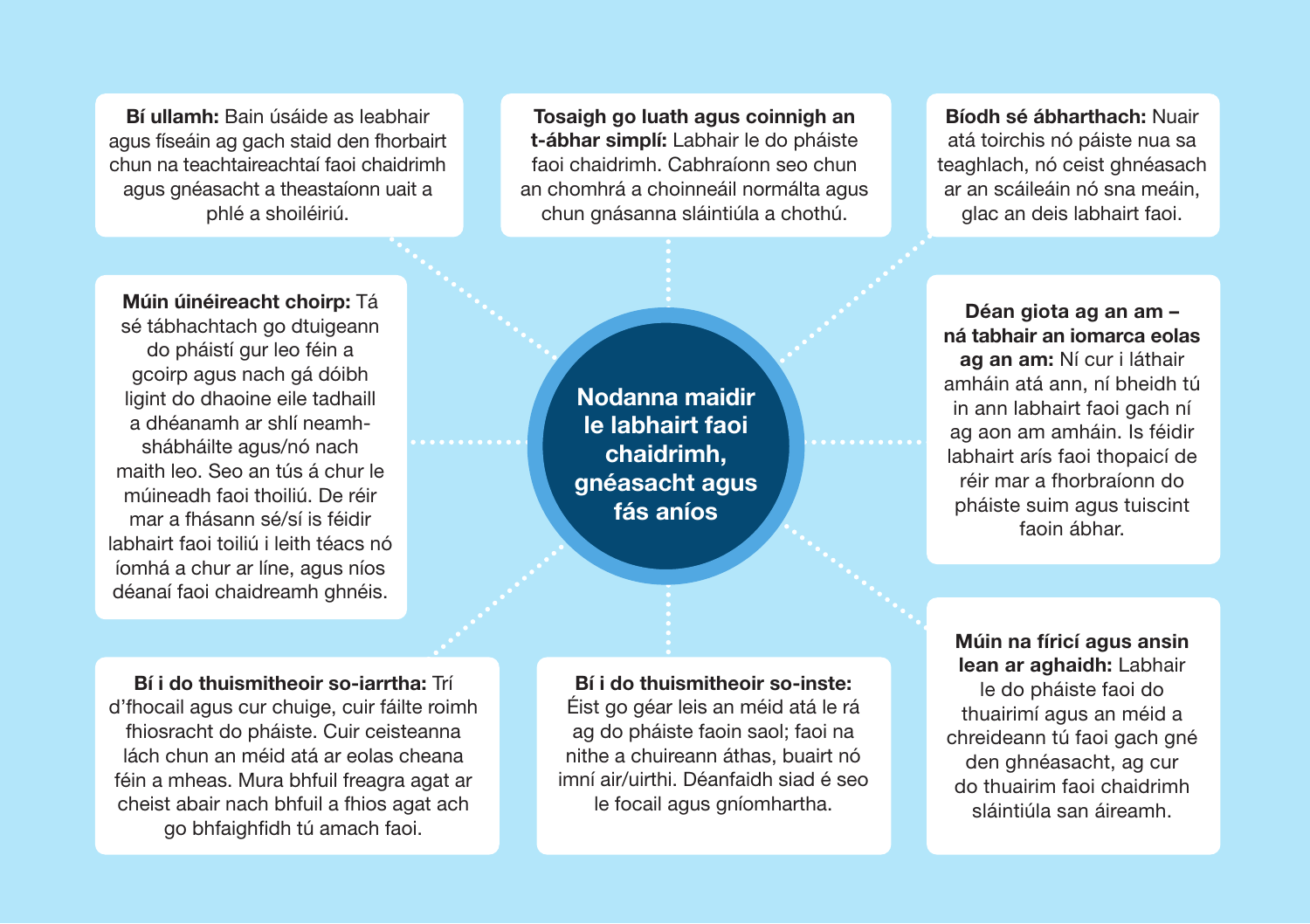#### **Breis Áiseanna Caidrimh agus Gnéasacht**

- Is láithreán gréasán de chuid FSS é **sexualwellbeing.ie** agus tá rannóg ann chun cabhrú le tuismitheoirí labhairt lena leanaí faoi chaidrimh, gnéasacht agus fás aníos.
- Is láithreán gréasán de chuid FSS é **healthpromotion.ie** – is féidir **áiseanna saor in aisce** a léamh, a íoslódáil agus a ordú ar réimse leathan topaicí, sláinte ghnéis san áireamh.
- Is láithreán gréasán de chuid FSS é **mychild.ie** a sholáthraíonn eolas ar gach gné den toirchis, sláinte naíonáin agus lapadáin, forbairt ghnéis sláintiúil san áireamh.
- Is láithreán gréasán de chuid an Clár Bí Sábháilte é **staysafe.ie** a múintear i bhformhór na mbunscoileanna. Tá rannóg ann do thuismitheoirí.
- Déanann an Roinn Oideachais agus Scileanna páirt-mhaoiniú ar **webwise.ie** agus tairiscítear comhairle agus eolas do thuismitheoirí agus scoileanna chun cabhrú leo sábháilteacht ar líne a chur chun cinn dá leanaí agus scoláirí.

#### **Cúrsaí agus Tacaíochtaí Tuismitheoireachta**

- Comhairle Náisiúnta na dTuismitheoirí Bunscoileanna **(CNT) www.npc.ie**
- Comhairle Náisiúnta na dTuismitheoirí Iarbhunscoileanna **(CNTIB) www.npcpp.ie**
- Cumann Pleanála Teaghlaigh na hÉireann **(IFPA) www.ifpa.ie**
- Seirbhís BeLonG To Youth **www.belongto.ie**
- Líonra na hÉireann um Chomhionannas Trasinscne **(TENI) www.teni.ie**